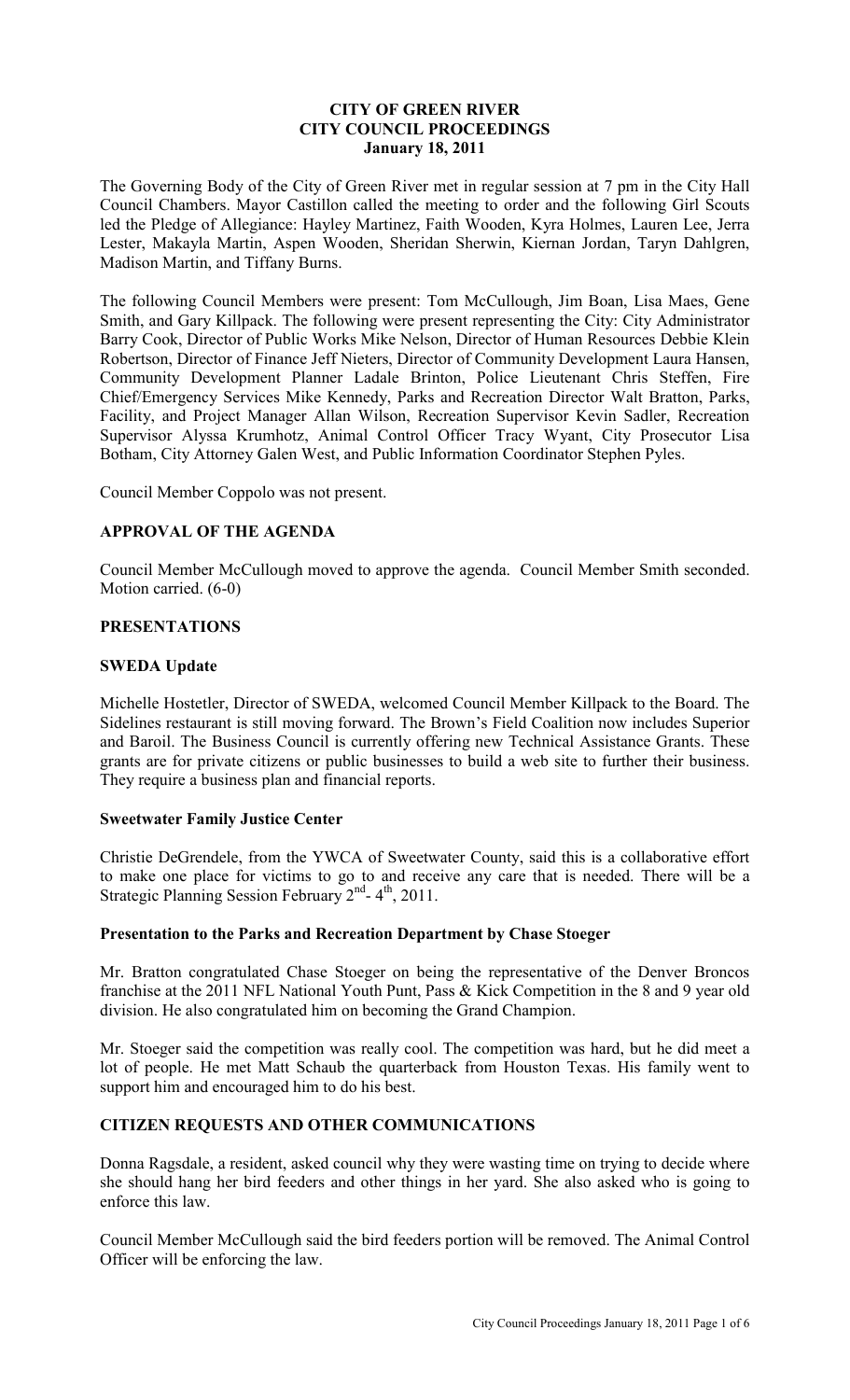Janet Hartford reminded council about the Lunch and Learn tomorrow at 12:00 pm, at China Garden. The Burbot Bash starts on January 22, 2011. Eric Kune will give a presentation on the water diversion on February 7, 2011 at the Hampton Inn in Green River. There will be two presentation times 7:00 am and 12:00 pm.

Ann Daley said someone said if you do not want the deer to eat items that you plant, plant what they do not like. This does not work, the deer will eat anything. She has planted many different flowers the deer aren't suppose to like, but they ate them anyway.

Mike Newcomb, a resident on Idaho Street, said the deer do not cause any issue with him. This all comes forward from one person that does not like the deer destroying his yard but his yard is nothing but stone. Once an ordinance is passed it is very hard to remove it later. If you have a squirrel eating from your birdfeeder and you have been notified about it you could end up with a \$750 fine. He said he knows that council says it will not happen but as the ordinance reads it could.

Johanna Spencer, resident on Idaho Street, asked why anyone isn't looking into the other animals that could be eating the vegetation like rabbits. She has the best grass on her street and she does not fertilize but her yard is fine even with the deer. She loves the wildlife in the area and thinks this is a bad idea.

Vern VanMatre, resident on Idaho Street, said he cautioned the council on making this law. If he is upset about the rabbits, or squirrels doing something in his yard, will the council pass an ordinance? People realize that they need to learn to live with wildlife but that is not done by passing an ordinance.

Melissa Orton, resident on East Teton, said she has seen the aggressiveness of deer, one charged her dog. She reminded people that Game and Fish say that feeding the deer is unhealthy for them. She asked if the ordinance is not passed and her children get sick or hurt from the deer, who is responsible.

Nathan Graham, whose mother lives on Idaho Street, said he saw an entire herd of antelope in Rock Springs this morning, is this ordinance going to stop them. Bringing a sniper into town would not be stood for. If the ordinance was going to stop the deer from coming in then he would support it, but he knows, it will not. The deer have not hurt anyone or anything.

Rob Hartman, resident on Hitching Post, said if people stop feeding the deer then nature will take its course. He agrees with the ordinance.

Nancy Mark, resident on West Teton, asked if the ordinance goes through, do they think it will stop the deer from coming into town. The ordinance will depend on neighbors reporting neighbors. There are other ordinances that are in effect but they do not enforce them either.

Lee Richards, resident, said she is in this area everyday and she does not see any bigger herds. This ordinance will not be enforced. She has heard that people are not worried about what is passed they will continue feeding the deer.

Don Williams, resident, said he is not for feeding the deer out of a troth. He plants flowers and other items, they do eat them but he does not think this is a problem. He said someone is killing the squirrels and no one is doing anything about that.

Ann Graham, resident on Idaho, said even with her feeding the deer they still move when she walks out. She has never had one be aggressive. She is not the only person in Green River that feeds the deer.

## **ORDINANCES**

## **Deer Feeding Ordinance**

**2nd Reading: Consideration on Second reading of an Ordinance creating Section 6-9 of the Green River Code of Ordinances, City of Green River, State of Wyoming, to prohibit the feeding of wild animals within the corporate limits of the City of Green River.**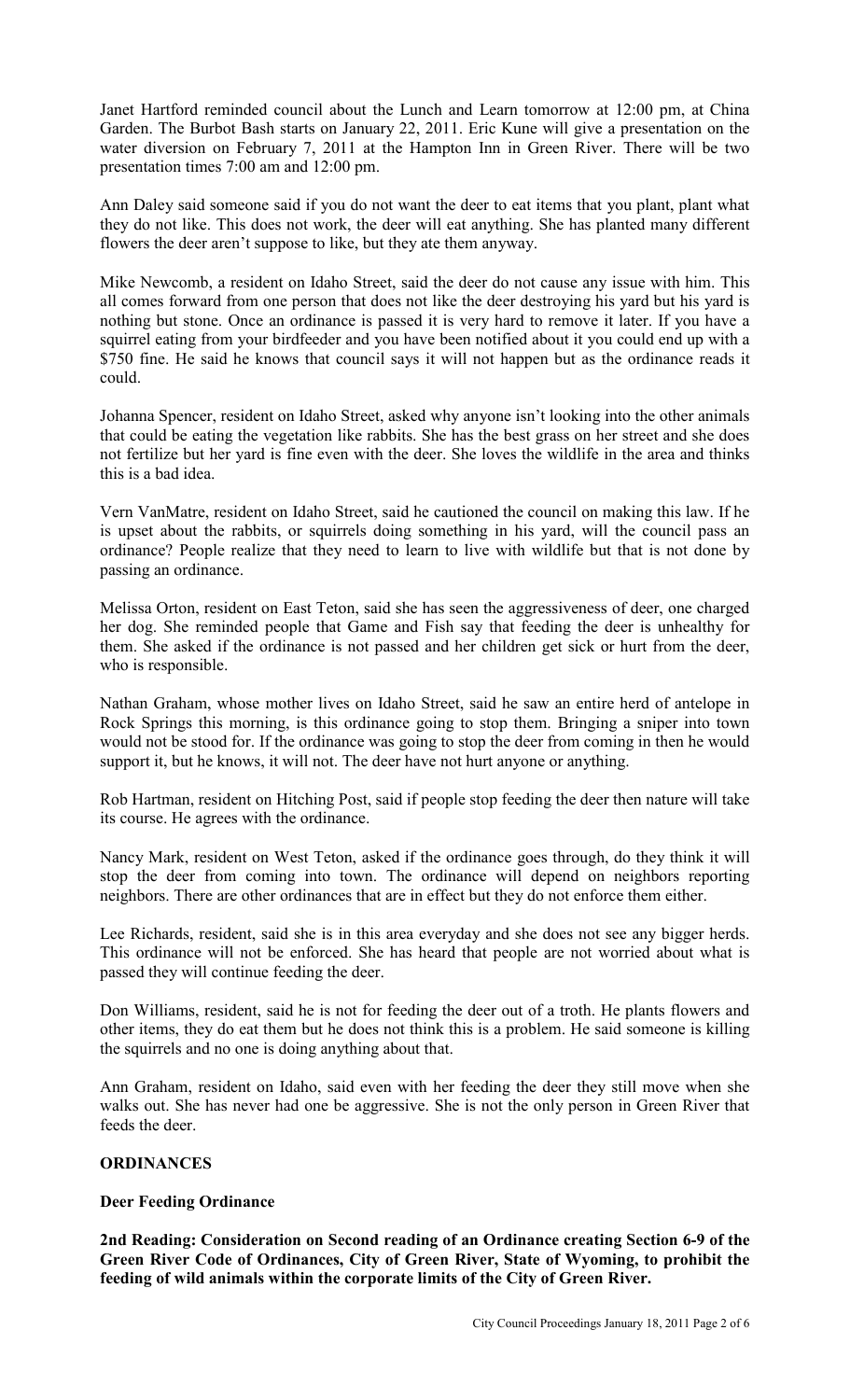Council Member McCullough moved to approve the ordinance on second reading. Council Member Smith seconded.

Council Member Boan moved to table the ordinance. Council Member Maes seconded. Motion failed. (2-4) Council Members McCullough, Killpack, Smith, and the Mayor voted no.

Council Member Killpack said there are people for this and people against it. He has had deer in his yard that have been aggressive. It is getting to the point that they are not normal, they just look at you when you are there instead of running away. He is in favor of the ordinance maybe not how it is written, but he thinks this is a problem that needs to be addressed.

Lieutenant Steffen said as a police department they are tasked with enforcing the laws that the governing body passes.

Officer Wyant said she does think it needs to be addressed and it is enforceable. It will take educating the public, along with working with people. Shame on the person who calls on their neighbor to say the bird feeder is too low. She said if it is a legitimate problem or complaint, Animal Control will take the burden of proof on and go from there.

Council Member Maes asked about setting aside areas where people can feed the deer. Like the Scott's Bottom or the Wetlands area. She thinks they need to reword the ordinance.

Officer Wyant said as far as feeding outside city limits, it is a Game and Fish regulation. She believes that the deer are wildlife and they need to be left alone. It is a liability issue, what if someone gets hurt by a deer.

Council Member Smith motioned to make four changes the ordinance as follows:

- Remove paragraph B: A person shall be presumed to be intentionally feeding wild animals if the person places supplemental feed or causes the same to be placed, on the ground or on any outdoor platform that stands fewer than five feet above ground.
- Remove from paragraph D: notice that wild animals are capable of reaching any container of wild bird food, is proof that the same is not inaccessible.
- Add to paragraph D number 4: any person engaged in cultivating of a lawn or garden.

Council Member Smith allowed Council Member McCullough to add another change to his motion: to remove from Section E number 3: squirrels

Ms. Botham said with the changes council has made to the ordinance; it leaves people with no defense. For instance their neighbor said their birdfeeder was to low and wild animals were feeding from it, that person could be fined. They would have no defense to say that they did not know about it.

She would suggest that the council make the ordinance simple. Thou shall not feed the deer. It all depends on what the council would like to have listed. The council could put that the deer cannot be feed in the residential/ business areas but they could feed in any other area outside of the area listed.

Amended motion died due to lack of a second.

*It is assumed that Council Member McCullough's motion and Council Member Smith second was to withdraw the original motion.* 

Council Member McCullough motioned to make it unlawful for any person to provide supplemental feed for the deer in any zone residential or business district within the city. Supplemental feed does not include planted or naturally growing materials. Violation of these shall be punishable by a fine up to \$750.

Council Member Killpack seconded. Motion carried. (6-0)

## **RESOLUTIONS**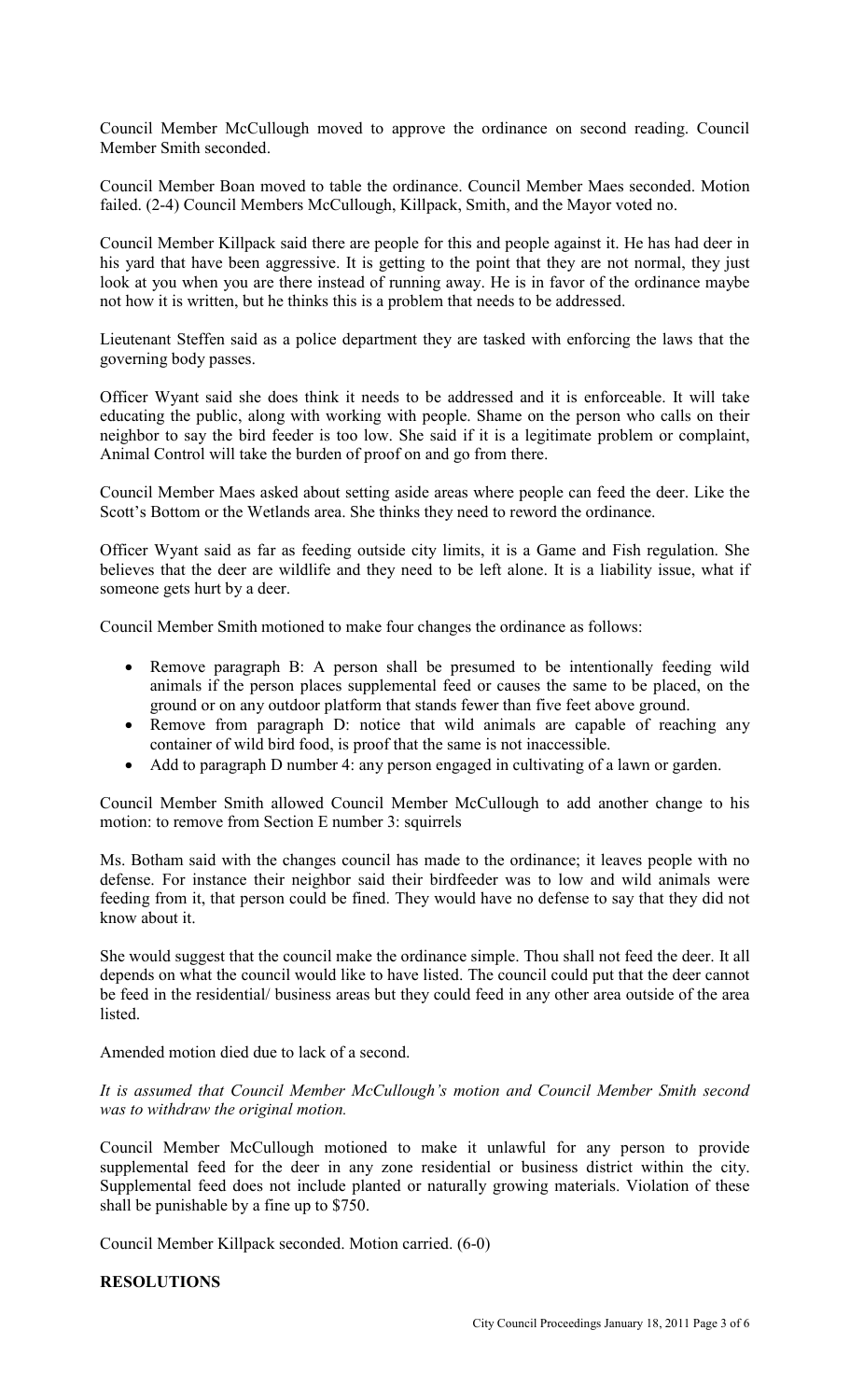## **New City Code Books**

**R11-02: A resolution for the governing body of the City of Green River, Wyoming, to approve a modification in expenditure authority in the General Fund for a new formatted City Code Books in the amount of \$6,000.**

Council Member McCullough moved to approve the resolution. Council Member Killpack seconded.

Mr. Cook said the original code books were issued in 1982. There have been forty-nine supplemental changes made to those books. Some books are missing pages and binders are falling apart.

Motion carried. (6-0)

## **Bank Depositories**

## **R11-03: A resolution establishing and officially designating bank depositories for the purpose of earning a secured rate of return for the City of Green River.**

Council Member Maes moved to approve the resolution. Council Member Killpack seconded. Motion carried. (7-0)

## **COUNCIL ACTION ITEMS**

## **WYOLINK Membership Agreement**

Council Member Smith moved to allow the Mayor and Chief of Police to sign the agreement between the Green River Police Department and the State of Wyoming to allow use of the statewide WYOLINK System. Council Member Boan seconded.

Motion carried. (6-0)

## **Agreement with Inberg Miller for the Green River/Rock Springs Alternate Route**

Council Member McCullough moved to authorize staff to work with Inberg Miller Engineers to prepare an agreement for services for the Green River/Rock Springs Alternate Route. Council Member Killpack seconded.

Council Member Boan asked if the city considered any other engineering firms.

Mr. Cook said yes, they did a request for proposals and nine other firms were considered.

Motion carried. (6-0)

#### **Visitor Center Lease**

Council Member Killpack moved to approve the Lease Agreement between the City of Green River and the Green River Chamber of Commerce for the Visitor Center in the amount of \$1,000 per year. Council Member McCullough seconded. Motion carried. (6-0)

## **Tire Disposal**

Council Member Boan moved to use an alternate disposal procedure for residential tires purchased at local tire dealers via a voucher system. Council Member McCullough seconded.

Mr. Cook said any dealer working within the city can use the customer's four free tires if they have a voucher from the customer.

Council Member McCullough asked if this is passed, when would the vouchers be available to the dealers, and will the dealers have to pick the vouchers up at City Hall.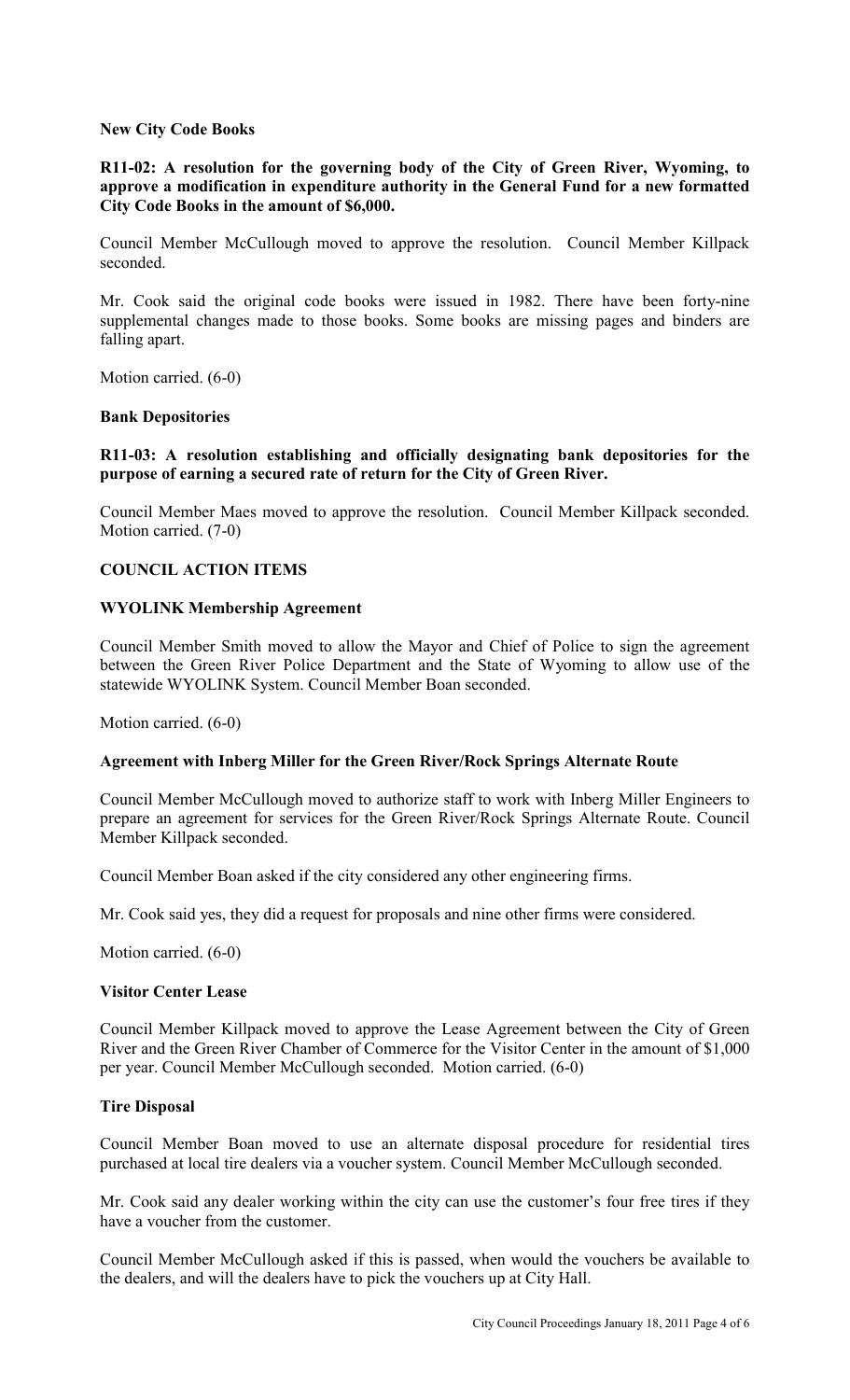Mr. Cook said yes they would have to pick them up here, and the voucher should be ready no later than the first of February.

Council Member Killpack asked if this would take the citizens free tires away and how they will keep track of the tires.

Mr. Cook said no it does not take the tires away from the citizen they can still dispose of them themselves. The tires will be kept track of just like they are now but with the dealers being able to bring vouchers up with the customer's authorization to use their four free tires instead of paying for them.

The Mayor asked if the tires would be counted on a yearly basis.

Mr. Cook said they will start counting right away. He will recommend a rate increase for the Solid Waste Fund at budget time. The Solid Waste Division needs to run on its own and currently does not. So with the tires included he will recommend an increase to offset rising cost.

Council Member Boan asked if he was planning to ask for an increase this next budget year anyway.

Mr. Cook said yes.

Council Member Smith asked how will they deal with someone who buys elsewhere and disposes of them himself and then buys at a local dealer and lets the dealer dispose of them with a voucher.

Mr. Cook said they are going to rely on the honesty of the citizens and the dealers.

Council Member Boan said once someone disposes of the tires at the landfill then they will fill out a form so it does not matter how they dispose of them, it will show that they already have used their free disposals.

Mrs. Roosa said this could happen, one way or another, the landfill will have to get the money for the tire disposal.

Council Member McCullough said this is only a trial and can be changed.

Council Member Killpack motioned to table until budget time.

Council Member Smith said he will not vote for this. He does not see the point in changing now and then again later.

Motion carried. (4-2) Council Member Killpack and Smith voted no.

# **CONSENT AGENDA**

Council Member Boan moved to approve the following consent agenda items. Council Member McCullough seconded. Motion carried. (6-0)

- To rescind the PacifiCorp/Rocky Mountain Power Wireless Pole Lease approved on October 5, 2010.
- Approve the PacifiCorp City Wide Wireless Pole Lease Agreement in the amount of \$390 per year.
- Acceptance by the City Clerk of the Public Officials Disclosure Form from City Attorney Galen West as submitted.
- Accept the proposal for newly formatted Code Books by the Municipal Code Corporation for an amount not to exceed \$6,000.
- Terminate the agreement with the Sweetwater County Historical Museum for the sale of Echoes from the Bluffs – Vol. II, for the Mayor to sign the termination letter, and to offer the museum the option to purchase the remaining books at a reduced amount of \$2,000.